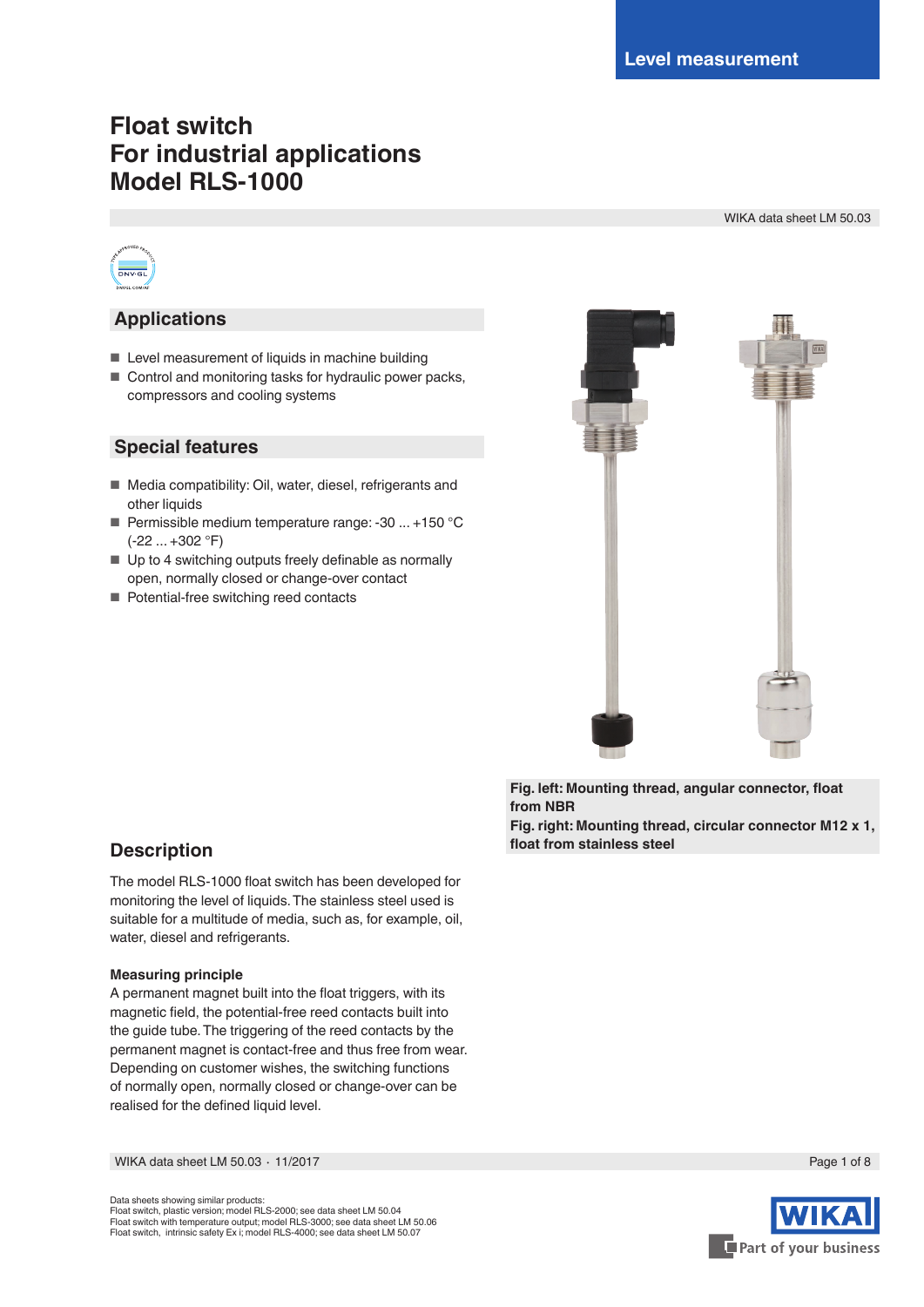## **Specifications**

| Float switch, model RLS-1000                                          |                                                                                                                                                                                                                                                                                                                                                                                                                                                                                 |
|-----------------------------------------------------------------------|---------------------------------------------------------------------------------------------------------------------------------------------------------------------------------------------------------------------------------------------------------------------------------------------------------------------------------------------------------------------------------------------------------------------------------------------------------------------------------|
| <b>Measuring principle</b>                                            | Potential-free switching reed contacts are triggered by a magnet in the float.                                                                                                                                                                                                                                                                                                                                                                                                  |
| Guide tube length L                                                   | 60  1,500 mm (2.5  59 in), other lengths on request                                                                                                                                                                                                                                                                                                                                                                                                                             |
| Output signal                                                         | Up to 4 switch points, depending on the electrical connection: SP1, SP2, SP3, SP4                                                                                                                                                                                                                                                                                                                                                                                               |
| <b>Switching function</b>                                             | Alternatively normally open (NO), normally closed (NC) or change-over (SPDT) contact - on rising level                                                                                                                                                                                                                                                                                                                                                                          |
| <b>Switch position</b>                                                | Specified in mm, starting from the upper sealing face (SP1  SP4)<br>At the end of the guide tube $\approx 45$ mm ( $\approx 1.8$ in) cannot be used for switch positions.                                                                                                                                                                                                                                                                                                       |
| Distance between switch<br>points $1$                                 | Minimum distance SP1 to the upper sealing face: 50 mm (2.0 in)<br>Minimum distance between the switch points:<br>50 mm (2.0 in), for floats with outer $\varnothing$ = 44 mm (1.7 in), 52 mm (2.0 in)<br>30 mm (1.2 in), for floats with outer $\varnothing$ = 25 mm (1.0 in), 30 mm (1.2 in)<br>Minimum distance with 3 switch points: 80 mm (3.1 in), either between SP1 and SP2 or SP2 and SP3<br>Minimum distance with 4 switch points: 80 mm (3.1 in), between SP2 and SP3 |
| <b>Switching power</b>                                                | Floats with outer $\varnothing$ = 44 mm (1.7 in), 52 mm (2.0 in)<br>Normally open,<br>AC 230 V; 100 VA; 1 A<br>normally closed:<br>DC 230 V; 50 W; 0.5 A<br>Change-over contact: AC 230 V; 40 VA; 1 A<br>DC 230 V; 20 W; 0.5 A<br>Floats with outer $\varnothing$ = 25 mm (1.0 in), 30 mm (1.2 in)<br>Normally open,<br>AC 100 V; 10 VA; 0.5 A<br>normally closed:<br>DC 100 V; 10 W; 0.5 A<br>Change-over contact: AC 100 V; 5 VA; 0.25 A<br>DC 100 V; 5 W; 0.25 A             |
| <b>Accuracy</b>                                                       | $\pm 3$ mm switch point accuracy incl. hysteresis, non-repeatability                                                                                                                                                                                                                                                                                                                                                                                                            |
| <b>Mounting position</b>                                              | Vertical $\pm 30^\circ$                                                                                                                                                                                                                                                                                                                                                                                                                                                         |
| <b>Process connection</b>                                             | <b>G</b> $\frac{1}{8}$ , installation from inside <sup>2) 3)</sup><br>G 1, installation from outside<br>G 1/4, installation from inside $^{2}$ 3)<br>$\blacksquare$ G 1 1/ <sub>2</sub> , installation from outside<br>G 2, installation from outside<br>G $\frac{3}{8}$ , installation from inside $\frac{2}{8}$<br>■<br>Flange DN 50, form B per EN 1092-1<br><b>G</b> 1/2, installation from inside <sup>2)</sup><br>(DIN 2527), PN 16, installation from outside            |
| <b>Material</b><br>■ Wetted<br>Non-wetted                             | Process connection, guide tube: Stainless steel 316Ti<br>Float: See table on page 3<br>Case: Stainless steel 316Ti<br>Electrical connection: See table on page 3                                                                                                                                                                                                                                                                                                                |
| <b>Permissible temperatures</b><br>■ Medium<br>■ Ambient<br>■ Storage | $-30+80$ °C ( $-22+176$ °F)<br>$-30$ +120 °C (-22  +248 °F) <sup>4)6)</sup><br>$-30$ +150 °C (-22  +302 °F) $^{5)}$ 6)<br>$-30+80$ °C (-22  +176 °F)<br>$-30+80$ °C ( $-22+176$ °F)                                                                                                                                                                                                                                                                                             |
|                                                                       |                                                                                                                                                                                                                                                                                                                                                                                                                                                                                 |

1) Smaller minimum distances on request<br>2) Only for versions with cable outlet<br>3) Not with cable material: PVC, PUR; max. 1 change-over contact or 2 normally closed/normally open contacts with float outer diameter Ø D = 30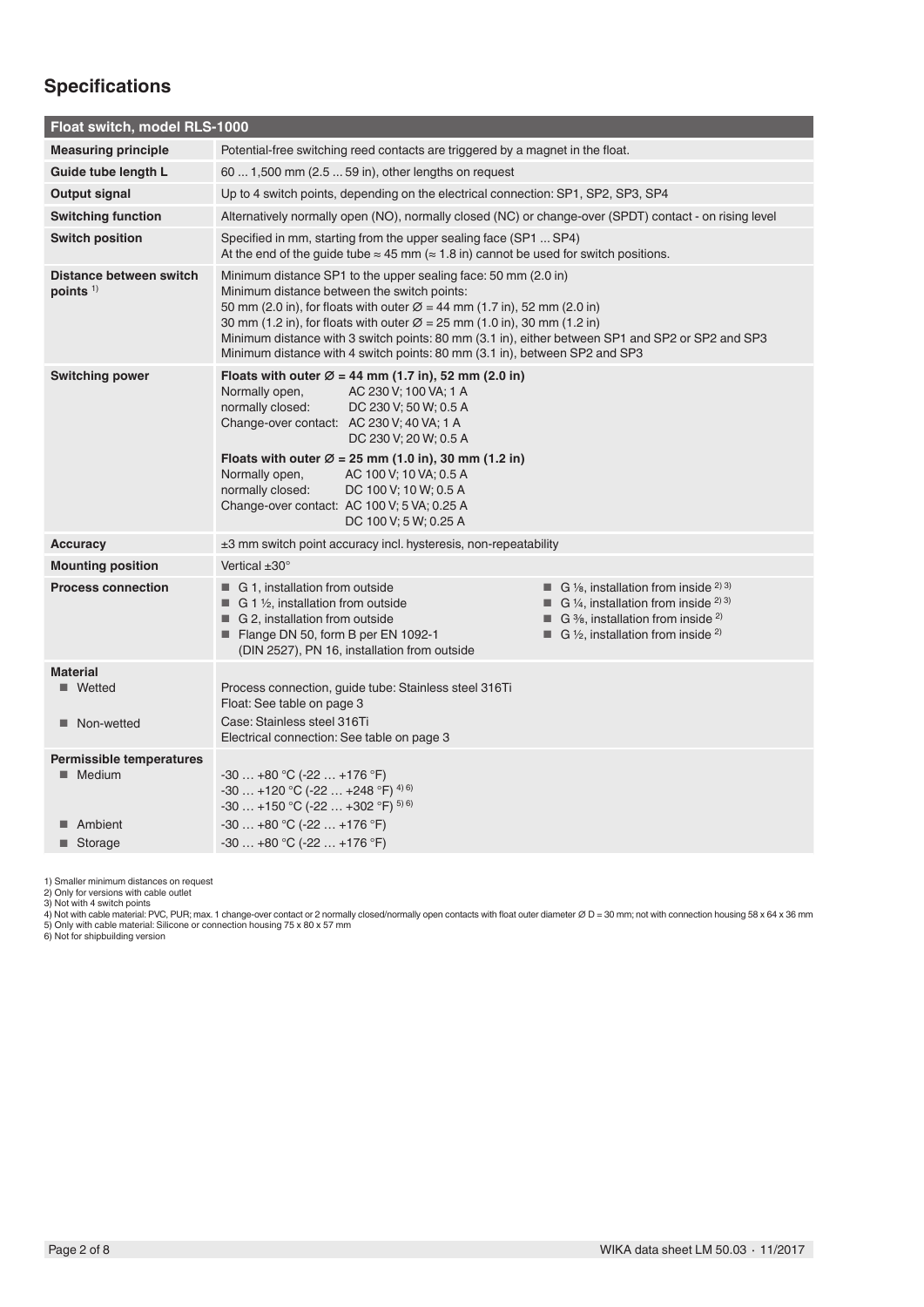| Electrical connections <sup>2)</sup>                                                                                                                             | Max. switch point<br>definition                        | <b>Ingress</b><br>protection per<br>IEC/EN 60529 3) | <b>Protection</b><br>class | <b>Material</b>                                                   | <b>Cable length</b>                          |
|------------------------------------------------------------------------------------------------------------------------------------------------------------------|--------------------------------------------------------|-----------------------------------------------------|----------------------------|-------------------------------------------------------------------|----------------------------------------------|
| <b>Angular connector</b><br>DIN EN 175301-803 A 1)                                                                                                               | 2 NO/NC<br>1 SPDT<br>■                                 | <b>IP65</b>                                         | SK <sub>I</sub>            | PA                                                                |                                              |
| <b>Circular connector M12 x 1</b><br>$(4-pin)^{-1}$                                                                                                              | 3 NO/NC<br>$1 NQ/NC + 1 SPDT$                          | <b>IP65</b>                                         | SK II                      | TPU, brass                                                        |                                              |
| Cable outlet $1$ )                                                                                                                                               | 4 NO/NC<br>■ 4 SPDT                                    | IP67                                                | SK II                      | <b>PVC</b>                                                        | $\blacksquare$ 2 m (6.5 ft)<br>5 m (16.4 ft) |
| Cable outlet $1$ )                                                                                                                                               | 4 NO/NC<br>■ 4 SPDT                                    | <b>IP67</b>                                         | SK II                      | <b>PUR</b>                                                        | other lengths<br>on request                  |
| Cable outlet <sup>1)</sup>                                                                                                                                       | 4 NO/NC<br>$2 NQ/NC + 1$ SPDT                          | <b>IP67</b>                                         | SK <sub>II</sub>           | Silicone                                                          |                                              |
| Cable outlet "shipbuilding"                                                                                                                                      | 4 NO/NC<br>■ 4 SPDT                                    | IP67                                                | SK <sub>II</sub>           | Polyolefin                                                        |                                              |
| <b>Connection housing "standard"</b><br>Dimensions: 75 x 80 x 57 mm<br>$(3.0 \times 3.1 \times 2.2 \text{ in})$<br>For cable diameter: 5  10 mm<br>(0.2  0.4 in) | 4 NO/NC<br>4 SPDT                                      | <b>IP66</b>                                         | SK <sub>I</sub>            | Aluminium, glands<br>from polyamide,<br>brass, stainless<br>steel |                                              |
| <b>Connection housing "compact"</b><br>Dimensions: 58 x 64 x 36 mm<br>$(2.3 \times 2.5 \times 1.4 \text{ in})$<br>For cable diameter: 5  10 mm<br>(0.2  0.4 in)  | $\blacksquare$ 4 NO/NC<br>$2 NO/NC + 1 SPDT$<br>2 SPDT | <b>IP66</b>                                         | SK <sub>I</sub>            |                                                                   |                                              |

| Float    | <b>Form</b>            | <b>Outer diameter</b><br>ØD | <b>Height H</b>          | <b>Operating</b><br>pressure         | <b>Medium</b><br>temperature | <b>Density</b>                                            | <b>Material</b> |
|----------|------------------------|-----------------------------|--------------------------|--------------------------------------|------------------------------|-----------------------------------------------------------|-----------------|
|          | Cylinder $47$ )        | 44 mm (1.7 in)              | 52 mm (2.0 in)           | $\leq$ 16 bar<br>$(232 \text{ psi})$ | ≤ 150 °C<br>(S 302 °F)       | $\geq$ 750 kg/m <sup>3</sup><br>$(46.8 \text{ lbs/ft}^3)$ | 316Ti           |
| <b>I</b> | Cylinder <sup>5)</sup> | 30 mm (1.2 in)              | 36 mm (1.4 in)           | $\leq 10$ bar<br>$(145 \text{ psi})$ | ≤ 120 °C<br>(S 248 °F)       | $\geq$ 850 kg/m <sup>3</sup><br>$(53.1 \text{ lbs/ft}^3)$ | 316Ti           |
| ØD       | Cylinder $5)$ 1)       | 25 mm (1.0 in)              | 17 mm $(0.7 \text{ in})$ | $\leq$ 16 bar<br>$(232 psi)$         | ≤ 80 °C<br>$(S$ 176 °F)      | $\geq$ 750 kg/m <sup>3</sup><br>$(46.8 \text{ lbs/ft}^3)$ | Buna / NBR      |
| H<br>ØD  | Sphere 6) 7)           | 52 mm (2.0 in)              | 52 mm (2.0 in)           | $\leq 40$ bar<br>$(580 \text{ psi})$ | ≤ 150 °C<br>(S 302 °F)       | $\geq$ 750 kg/m <sup>3</sup><br>$(46.8 \text{ lbs/ft}^3)$ | 316Ti           |

1) Not for shipbuilding version<br>2) Versions with protective conductor on request<br>3) The stated ingress protective conductor on request<br>3) The stated ingress protection (per IEC/EN 60529) only applies when plugged in using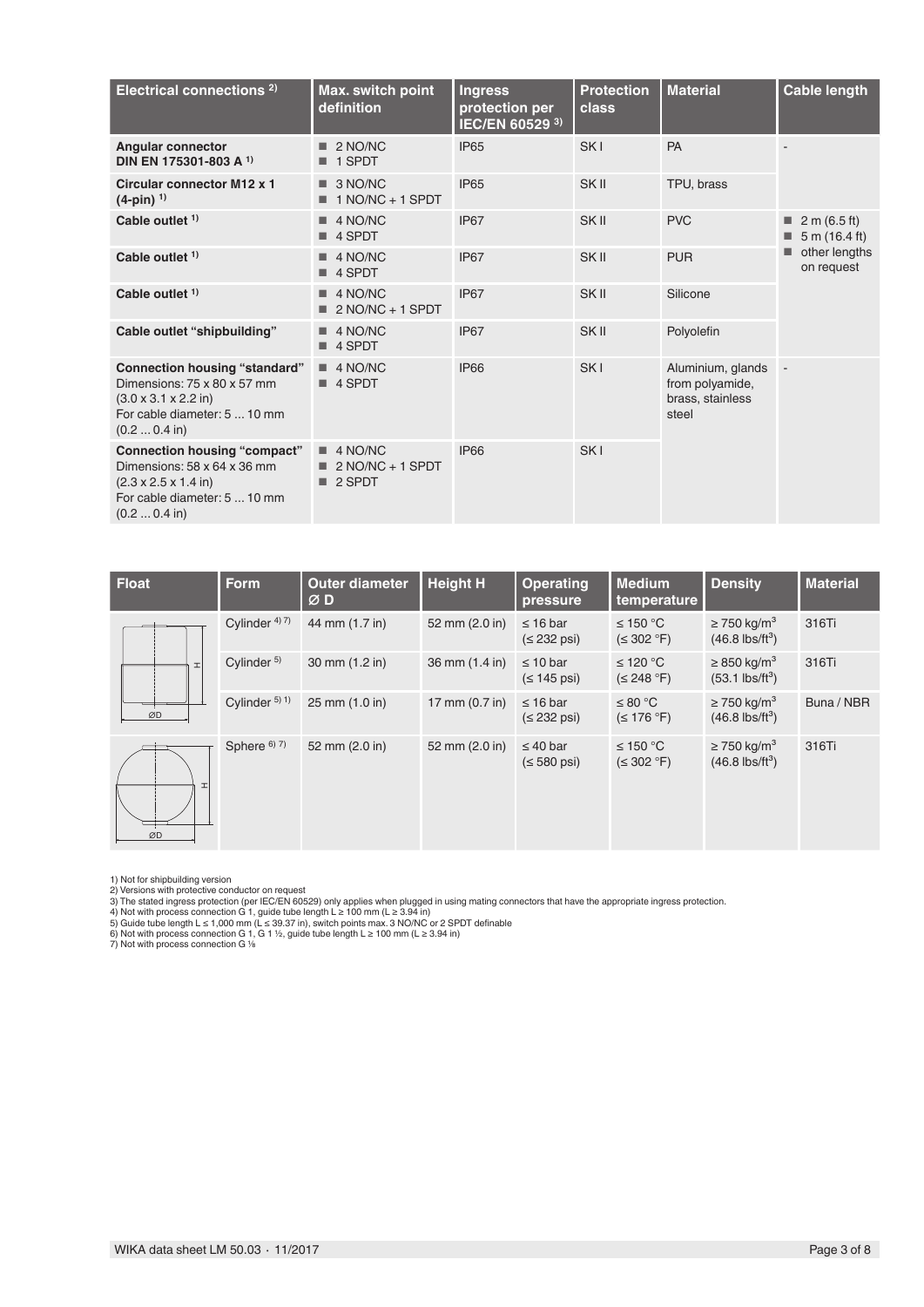#### **Connection diagram**

|                       | Angular connector DIN EN 175301-803 A |                                   |
|-----------------------|---------------------------------------|-----------------------------------|
|                       | Normally open/normally closed (NO/NC) | <b>Change-over contact (SPDT)</b> |
| ക                     | 2 switch points                       | 1 switch point                    |
|                       | SP <sub>1</sub><br>SP <sub>2</sub>    | SP <sub>1</sub>                   |
| $\circ$<br>լլ։<br>رتے | $4 \pm$                               | $4 \pm$<br>╵─ᇈ┍                   |

#### **Circular connector M12 x 1 (4-pin)**



| Cable outlet $1$ ) |                 |                                       |                 |                 |                 |                                   |                 |                 |
|--------------------|-----------------|---------------------------------------|-----------------|-----------------|-----------------|-----------------------------------|-----------------|-----------------|
|                    |                 | Normally open/normally closed (NO/NC) |                 |                 |                 | <b>Change-over contact (SPDT)</b> |                 |                 |
|                    | 4 switch points |                                       |                 |                 | 4 switch points |                                   |                 |                 |
|                    | SP <sub>1</sub> | SP <sub>2</sub>                       | SP <sub>3</sub> | SP <sub>4</sub> | SP <sub>1</sub> | SP <sub>2</sub>                   | SP <sub>3</sub> | SP <sub>4</sub> |
|                    | <b>WH</b>       | GN                                    | GY              | <b>BU</b>       | $WH - L$        | YЕ⊣.                              | BU              |                 |
|                    | <b>BN</b>       |                                       | PK -            | $RD -$          | $BN$ —          | $GY -$                            | <b>RD</b>       | <b>GYPK</b>     |
|                    |                 |                                       |                 |                 | GN              | <b>PK</b>                         | <b>BK</b>       | <b>RDBL</b>     |
|                    |                 |                                       |                 |                 |                 |                                   |                 |                 |

1) For combinations of different switching output functions the PIN assignment is marked on the product label.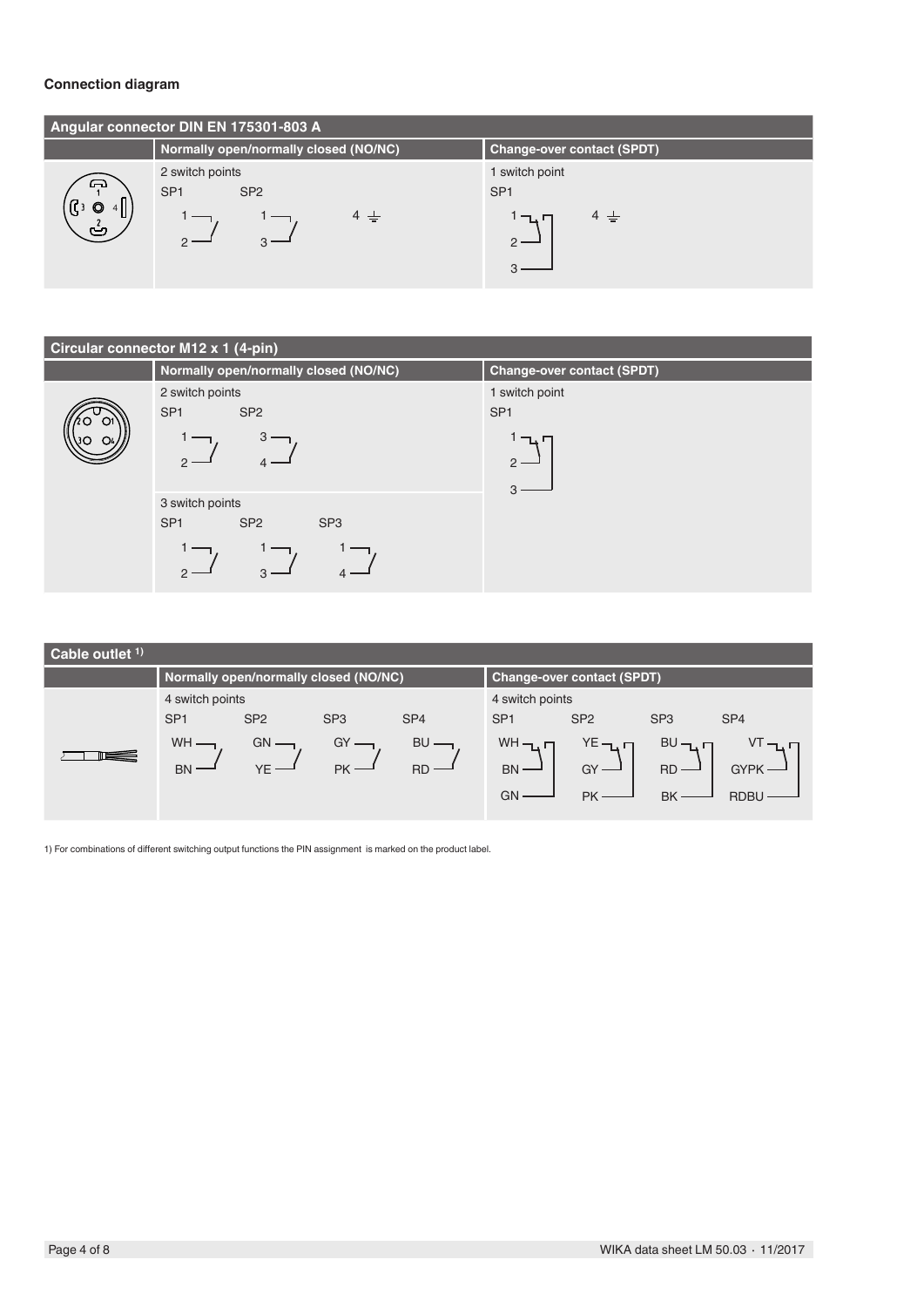

1) For combinations of different switching output functions the PIN assignment is marked on the product label.

Legend

| SP1 - SP4   | Switch points |
|-------------|---------------|
| WH          | White         |
| ΒN          | Brown         |
| GΝ          | Green         |
| YE          | Yellow        |
| GY          | Grey          |
| PK          | Pink          |
| BU          | <b>Blue</b>   |
| RD          | Red           |
| BK          | Black         |
| VT          | Violet        |
| <b>GYPK</b> | Grey/Pink     |
| <b>RDBU</b> | Red/Blue      |
|             |               |

#### **Electrical safety**

**Insulation voltage** DC 2,120 V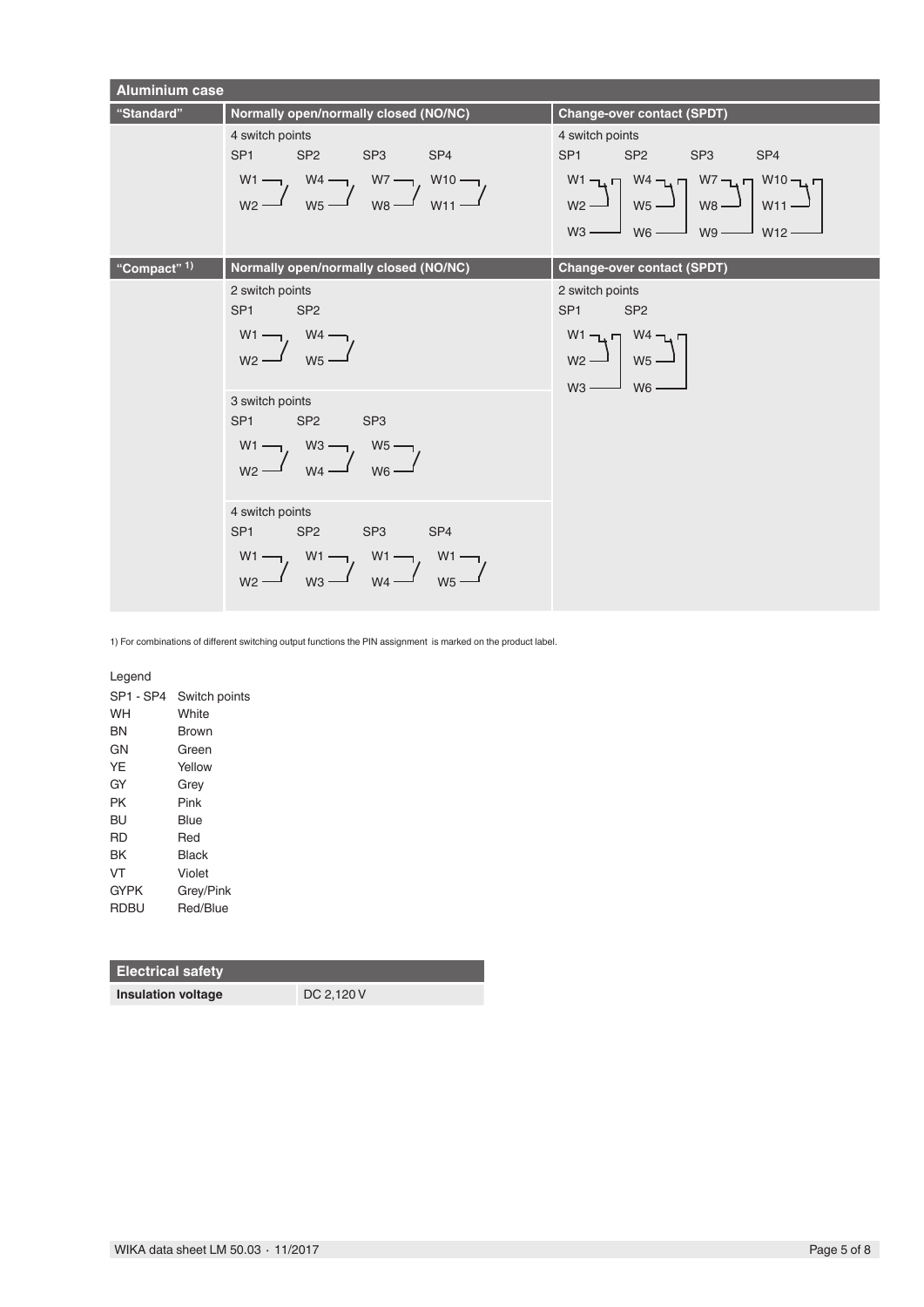## **Dimensions in mm (in)**

### with angular connector form A with M12 x 1 circular connector with cable outlet







with connection housing "Compact" "Standard" ∧  $Max. 4.9P$  $\frac{1-45}{11.81}$ 

Angled version (on request)



#### Legend

- L Guide tube length<br>T Non-usable range
- Non-usable range for switching points

#### **Float stop**

- Adjusting collar, for medium temperature  $\leq 80 \degree C \leq 176 \degree F$ )
- Pipe clamp, for medium temperature > 80 °C (> 176 °F) and shipbuilding versions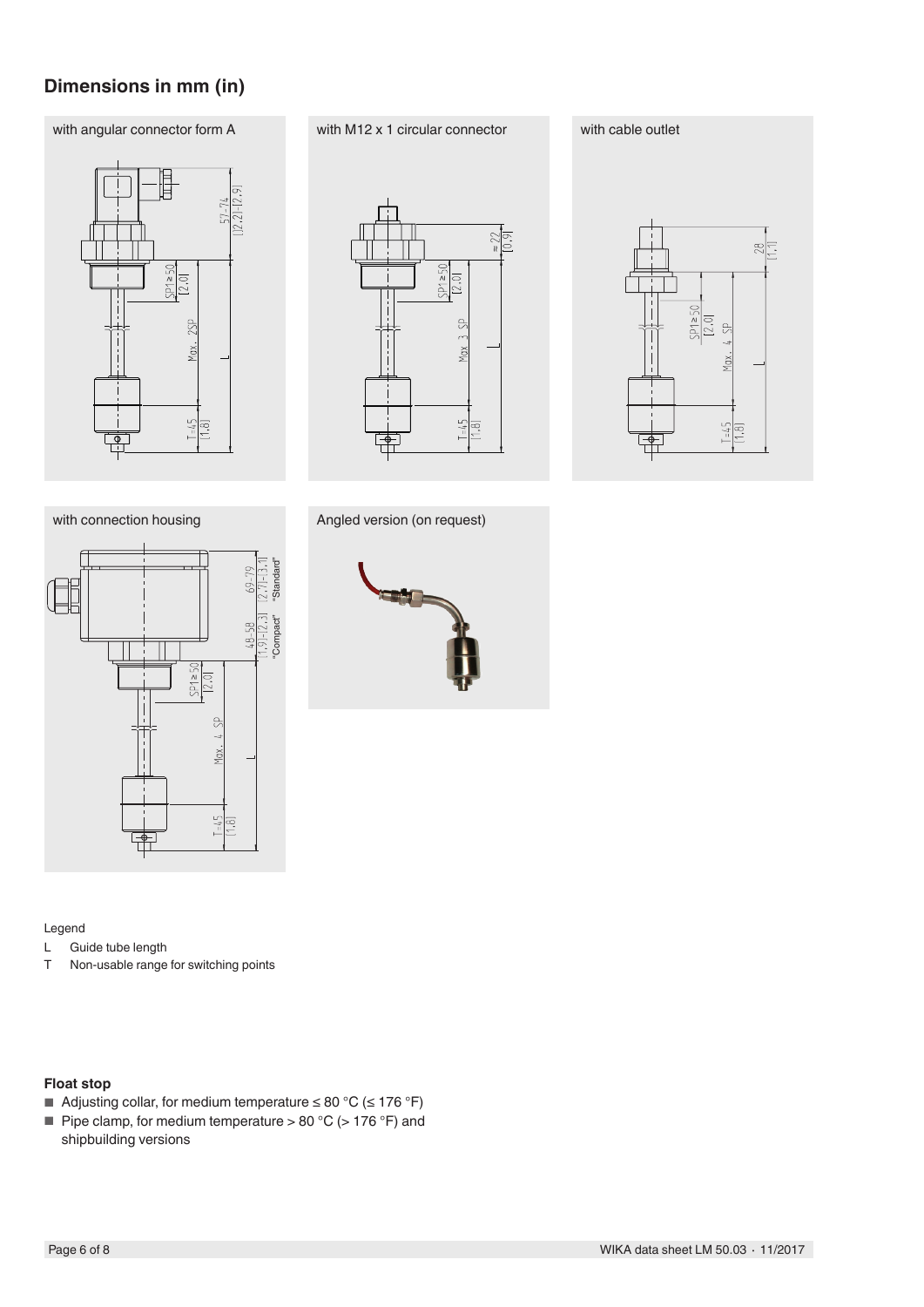### **Process connection**



| $G\$ $B$          | 12 mm (0,47 in) |
|-------------------|-----------------|
| G ¼ B             | 12 mm (0,47 in) |
| $G \frac{3}{8} B$ | 12 mm (0,47 in) |
| $G\frac{1}{2}B$   | 14 mm (0,55 in) |

### Flange

DN 50, form B per EN 1092-1 (DIN 2527), PN 16



### **Accessories**

| Circular connector M12 x 1 with moulded cable                            |                                                     |                                |                       |                          |           |
|--------------------------------------------------------------------------|-----------------------------------------------------|--------------------------------|-----------------------|--------------------------|-----------|
|                                                                          | <b>Description</b>                                  | <b>Temperature range</b>       | <b>Cable diameter</b> | <b>Cable length</b>      | Order no. |
| Straight version, cut to<br>length, 4-pin, PUR cable,<br>UL listed. IP67 |                                                     | $-20+80 °C$<br>$(-4  +176 °F)$ | 4.5 mm (0.18 in)      | 2 m (6.6 ft)             | 14086880  |
|                                                                          |                                                     |                                |                       | 5 m (16.4 ft)            | 14086883  |
|                                                                          |                                                     |                                |                       | 10 m (32.8 ft)           | 14086884  |
|                                                                          | Angled version, cut to<br>length, 4-pin, PUR cable, | $-20+80$ °C<br>$(-4  +176 °F)$ | $4.5$ mm $(0.18$ in)  | 2 m (6.6 ft)             | 14086889  |
|                                                                          | UL listed, IP67                                     |                                |                       | 5 m (16.4 ft)            | 14086891  |
|                                                                          |                                                     |                                |                       | 10 m $(32.8 \text{ ft})$ | 14086892  |